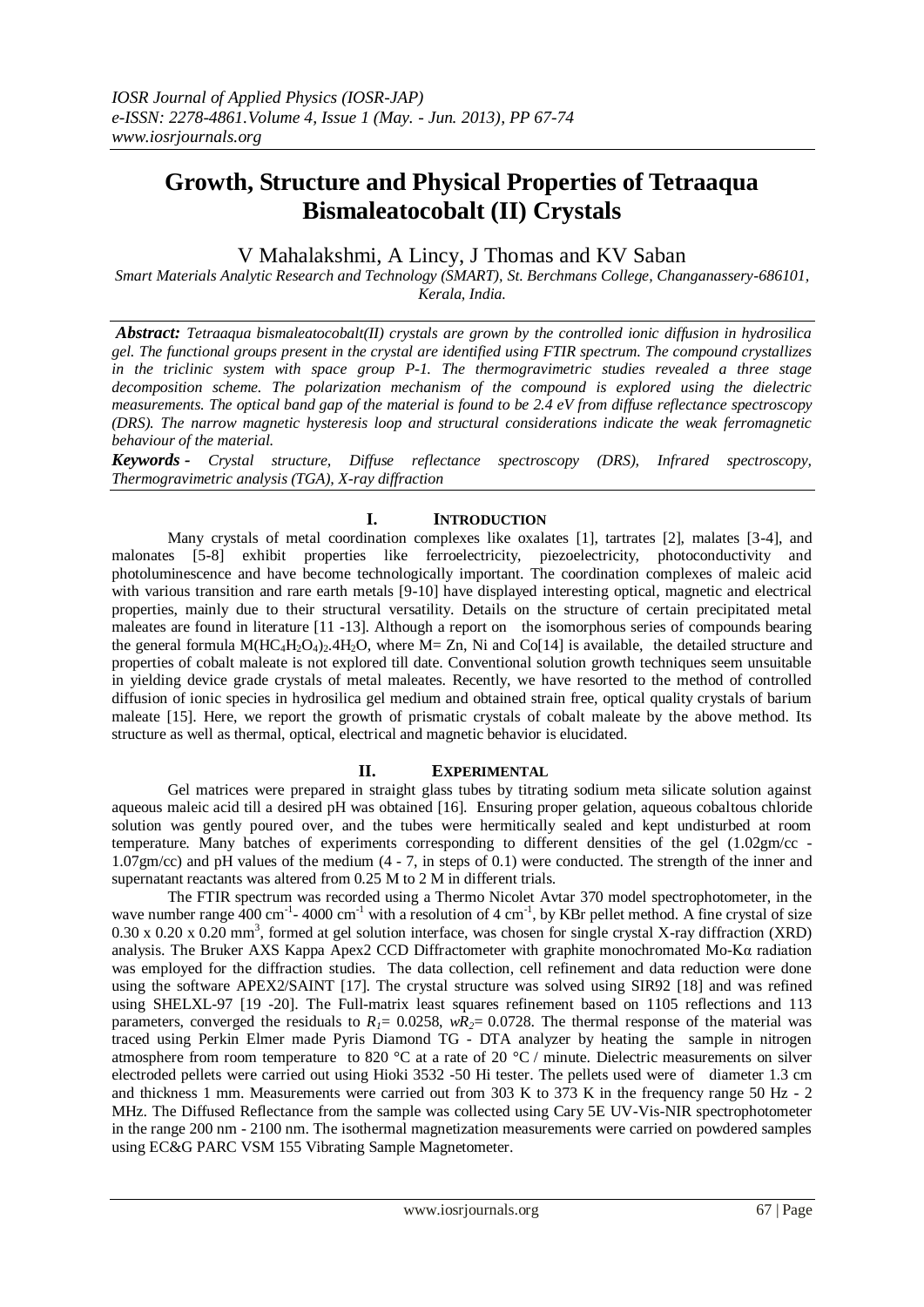#### **3.1. Crystal formation**

#### **III. RESULTS AND DISCUSSION**

Prismatic and well faceted crystals of the title compound that began to grow in the gel-solution interface in about 4 to 5 months attained their maximum size in another couple of months. They were transparent and deep purple in colour. Better crystals were formed in a gel of density 1.06 gm/cc at pH 6 corresponding to 0.75M and 2M concentrations respectively of inner and outer reactants. Crystals of dimensions upto  $10 \times 7 \times 6$  mm<sup>3</sup> were yielded (Fig.1).



**Figure 1.** Photograph of the grown crystal.

#### **3.2. FTIR spectral analysis**

The recorded FTIR spectrum (Fig. 2) bears the signatures of all the functional groups present in the compound. It is interpreted in the light of the established data for similar compounds [21 - 22]. The bands assigned to various vibrations are shown in Table1.

The broad envelope in the high energy region at  $3386.51 \text{ cm}^{-1}$  is due to symmetric stretching mode of water molecule, while the weak band at  $3056.13$  cm<sup>-1</sup> represents its stretching mode. Asymmetric and symmetric stretching of the carboxylate group occurs at wavenumbers  $1556.41$  cm<sup>-1</sup> and  $1396.53$  cm<sup>-1</sup> respectively and the strong band observed at  $1681.93 \text{ cm}^{-1}$  is due to the asymmetric stretching of C=O. The bands at 1484.21 cm<sup>-1</sup> and 1364.20 cm<sup>-1</sup> corresponds to C=C stretching. The absorption peaks at 1225.29 cm<sup>-1</sup> and 942.93 cm<sup>-1</sup> are respectively due to the bending of the C-O-H group, in and out of plane. The asymmetric and 942.93 cm<sup>-1</sup> and symmetric stretching modes of C-C bond occurs at wavenumbers 1120.73 cm<sup>-1</sup> and 898.48 cm<sup>-1</sup> in order. The C-H group bends out of plane at  $865.98 \text{ cm}^{-1}$ . The bands at  $804.33 \text{ cm}^{-1}$  and  $512.21 \text{ cm}^{-1}$  are ascribed to the deformation of the O-H group. The absorption at  $748 \text{ cm}^{-1}$  is due to the vibrations of the -CH group. The metal oxygen stretching occurs at  $670.54$  cm<sup>-1</sup>.



**Figure 2.** FTIR spectrum of the crystal.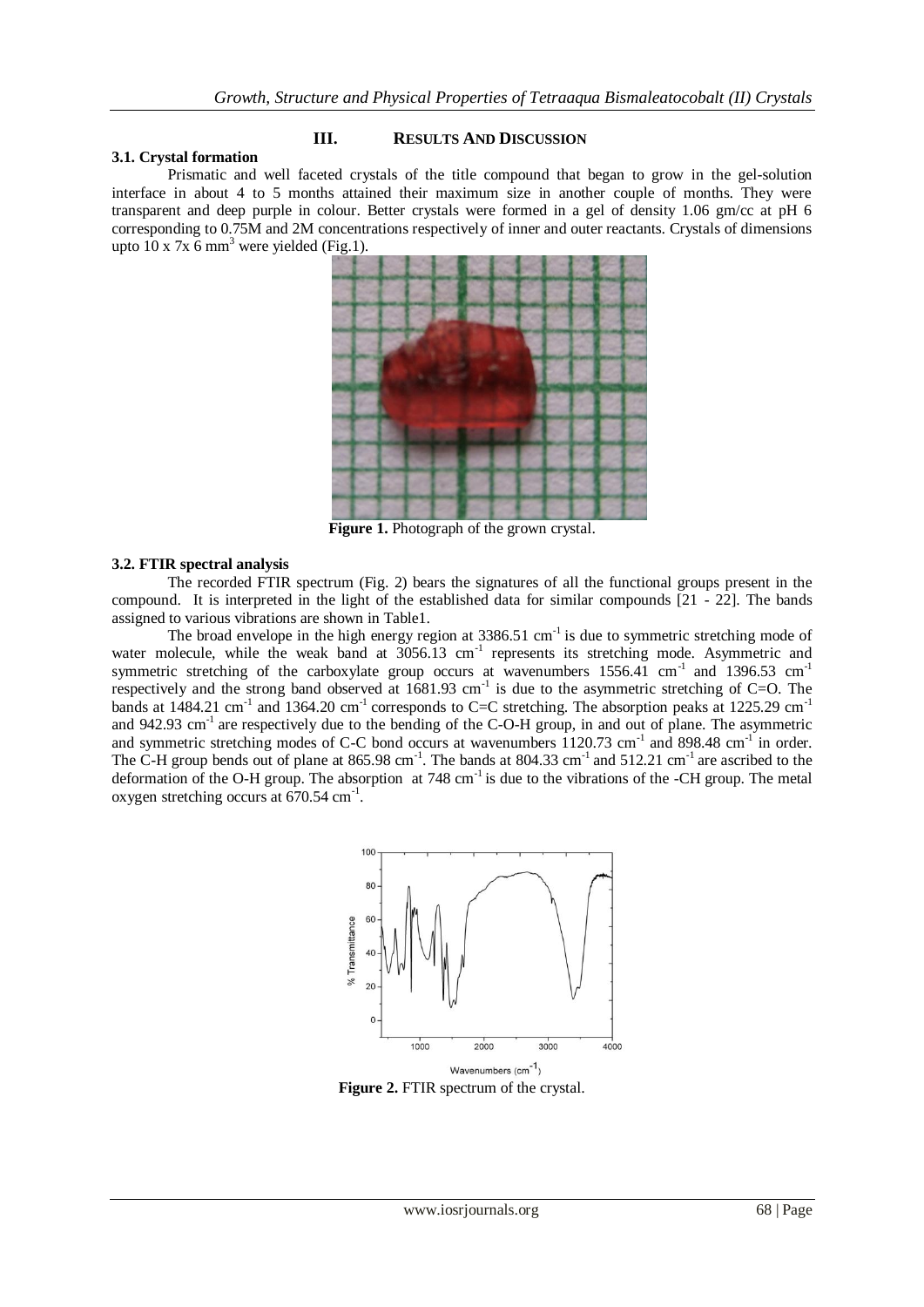| <b>Table 1.</b> Spectral assignments of IR peaks. |                             |  |  |
|---------------------------------------------------|-----------------------------|--|--|
| Wave Number $(cm^{-1})$                           | Assignment                  |  |  |
| 3386.51                                           | $v_{\rm as}$ H-O-H          |  |  |
| 3056.13                                           | $v_s$ H-O-H                 |  |  |
| 1681.93                                           | $v_{\rm as}$ C=O            |  |  |
| 1556.41                                           | $v_{\rm as}$ O-C=O          |  |  |
| 1484.21                                           | $v_{\rm as}$ C=C            |  |  |
| 1396.53                                           | $v_s$ O-C=O                 |  |  |
| 1364.20                                           | $v_s$ C=C                   |  |  |
| 1225.29                                           | $\delta$ C-O-H in plane     |  |  |
| 1120.73                                           | $v_{\rm as}$ C-C            |  |  |
| 942.93                                            | $\delta$ C-O-H out of plane |  |  |
| 898.48                                            | $v_s$ C-C                   |  |  |
| 865.98                                            | $\delta$ C-H out of plane   |  |  |
| 804.33                                            | $\rho_w H_2O$               |  |  |
| 748.00                                            | $\pi$ C-H                   |  |  |
| 670.54                                            | $\nu$ M-O                   |  |  |
| 512.21                                            | $\rho_t H_2O$               |  |  |

## **Table 1.** Spectral assignments of IR peaks.

#### **3.3. Crystal structure analysis**

Single crystal X-ray diffraction studies reveals that the crystallized complex is tetraaqua bismaleatocobalt (II) (Co  $(C_4H_3O_4)_2$ . 4H<sub>2</sub>O). It crystallizes in the triclinic system with space group *P*-1. The unit cell dimensions are *a* = 5.213(5) Å, *b* = 7.320(5) Å, *c* = 9.216(5) Å, *α* = 109.170(5) °, *β* = 104.372(5) °, *γ*  $= 93.203(5)$  °. The crystal structure and refinement data are shown in Table 2. The ORTEP [23 - 25] of the molecule, drawn with thermal ellipsoids at 50% probability (Fig. 3), illustrates the structure of the molecule. It is seen that four water molecules are coordinated to the central cobalt ion forming a square base in a plane. Two maleate ligands are monodendately coordinated to the same cobaltous ion resulting in square bipyramidal geometry. The polymeric structure (Fig. 4) clearly shows the packing of the molecule in the triclinic lattice. Tables 3 and 4 list the selected bond lengths and bond angles in order.



**Figure 3.** ORTEP of the molecule with 50 % probability.

| <b>Table 2.</b> Crystal data and structure refinement. |                                          |  |  |
|--------------------------------------------------------|------------------------------------------|--|--|
| Empirical formula                                      | $C_8$ H <sub>14</sub> Co O <sub>12</sub> |  |  |
| Formula weight                                         | 361.12                                   |  |  |
| Temperature                                            | 293(2) K                                 |  |  |
| Wavelength                                             | $0.71073 \text{ Å}$                      |  |  |
| Crystal system, space group                            | Triclinic, P-1                           |  |  |
| Unit cell dimensions                                   | $a = 5.213(5)$ Å, $\alpha =$             |  |  |
|                                                        | 109.170(5)                               |  |  |
|                                                        | $b = 7.320(5)$ Å, $\beta =$              |  |  |
| Volume                                                 | 104.372(5)                               |  |  |
| Z, Calculated density                                  | $c = 9.216(5)$ Å, $\gamma =$             |  |  |
| Absorption coefficient                                 | 93.203(5)                                |  |  |
| F(000)                                                 | 318.1(4) $\AA^3$                         |  |  |
| Crystal size                                           | 1, 1.885 $Mg/m^3$                        |  |  |
| $\theta$ range for data collection                     | $1.415$ mm <sup>-1</sup>                 |  |  |
|                                                        |                                          |  |  |

**Table 2.** Crystal data and structure refinement.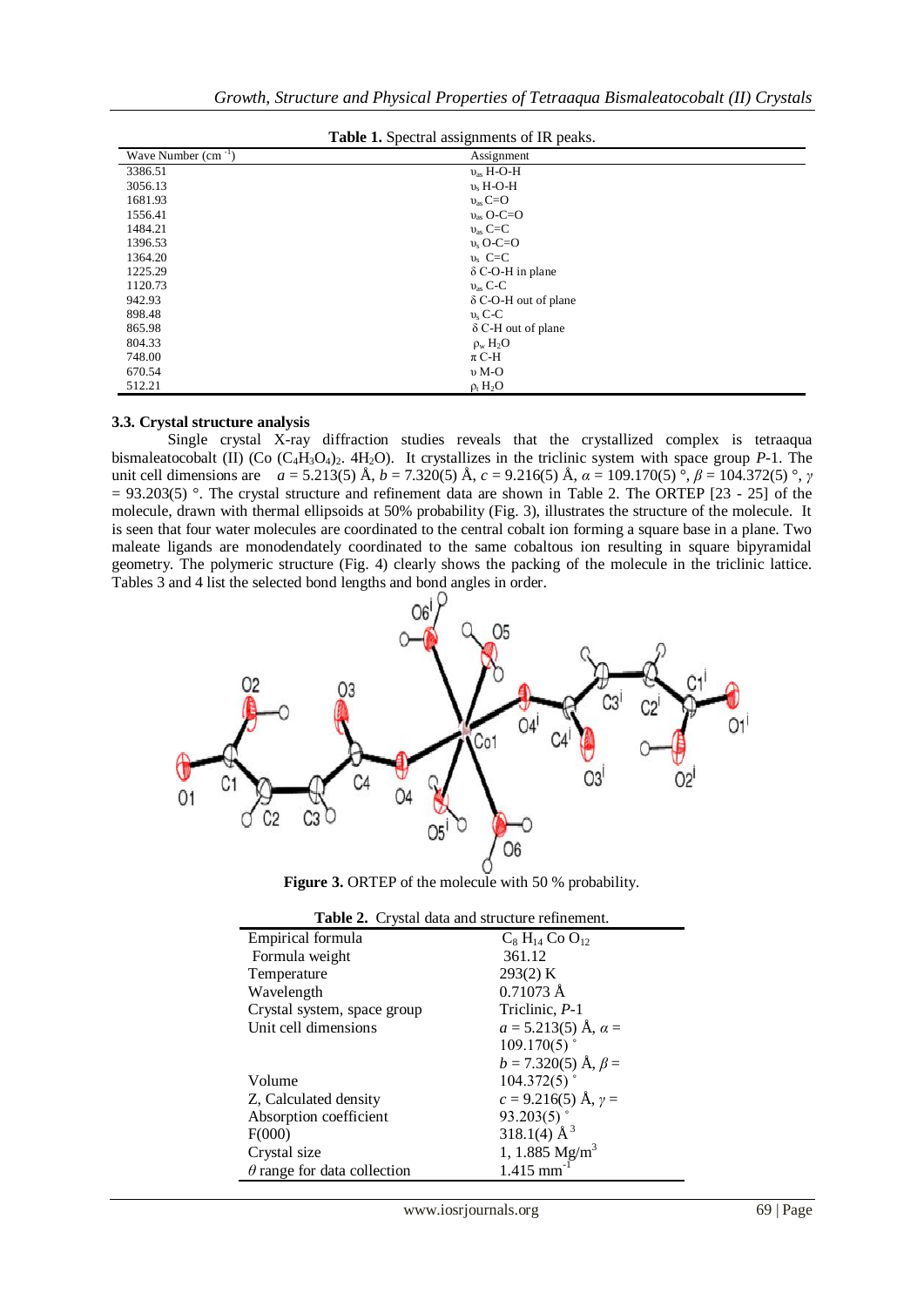| Limiting indices                         |
|------------------------------------------|
| Reflections collected / unique           |
| Completeness to $\theta = 24.99^{\circ}$ |
| Absorption correction                    |
| Max, and min. transmission               |
| Refinement method                        |
| Data / restraints / parameters           |
| Goodness-of-fit on $F^2$                 |
| Final R indices $[I>2\sigma(I)]$         |
| $R$ indices (all data)                   |
| Largest diff. peak and hole              |
|                                          |

185

0.30 mm x 0.20 mm x 0.20 mm 2.44˚ to 24.99˚ -6≤ *h* ≤6, -8 ≤*k* ≤8, -10≤ *l*≤10 5456 / 1105  $[R(int) =$ 0.0323] 98.7 % Semi-empirical from equivalents 0.7781 and 0.6652 Full-matrix least-squares on  $F<sup>2</sup>$ 1105 / 4 / 113 1.171  $R_1 = 0.0258$ ,  $wR_2 = 0.0728$  $R_1 = 0.0261$ ,  $wR_2 = 0.0732$ 0.633 and -0.356e $\AA$ <sup>-3</sup>



**Figure 4.** Polymeric structure of cobalt maleate tetrahydrate.

|  |  |  | Table 3. Bond lengths in tetraaqua bismaleatocobalt(II). |  |  |
|--|--|--|----------------------------------------------------------|--|--|
|--|--|--|----------------------------------------------------------|--|--|

| Bond             | Length $(A)$ |
|------------------|--------------|
| $C(1)-O(1)$      | 1.224(2)     |
| $C(1)-O(2)$      | 1.287(3)     |
| $C(1)-C(2)$      | 1.485(3)     |
| $C(2)-C(3)$      | 1.334(3)     |
| $C(2) - H(2)$    | 0.9300       |
| $C(3)-C(4)$      | 1.488(3)     |
| $C(3)-H(3)$      | 0.9300       |
| $C(4)-O(4)$      | 1.249(2)     |
| $C(4)-O(3)$      | 1.262(3)     |
| $O(2)$ -H $(2A)$ | 0.8200       |
| $O(4)$ -Co(1)    | 2.1191(16)   |
| $O(5)$ -Co(1)    | 2.1258(17)   |
| $O(5)$ -H $(5A)$ | 0.836(10)    |
| $O(5)$ -H $(5B)$ | 0.830(10)    |
| $O(6)$ -Co(1)    | 2.0410(17)   |
| $O(6)$ -H $(6B)$ | 0.842(10)    |
| $O(6)$ -H $(6A)$ | 0.839(10)    |
| $Co(1)-O(6)\#1$  | 2.0410(17)   |
| $Co(1)-O(4)\#1$  | 2.1191(16)   |
| $Co(1)-O(5)\#1$  | 2.1258(18)   |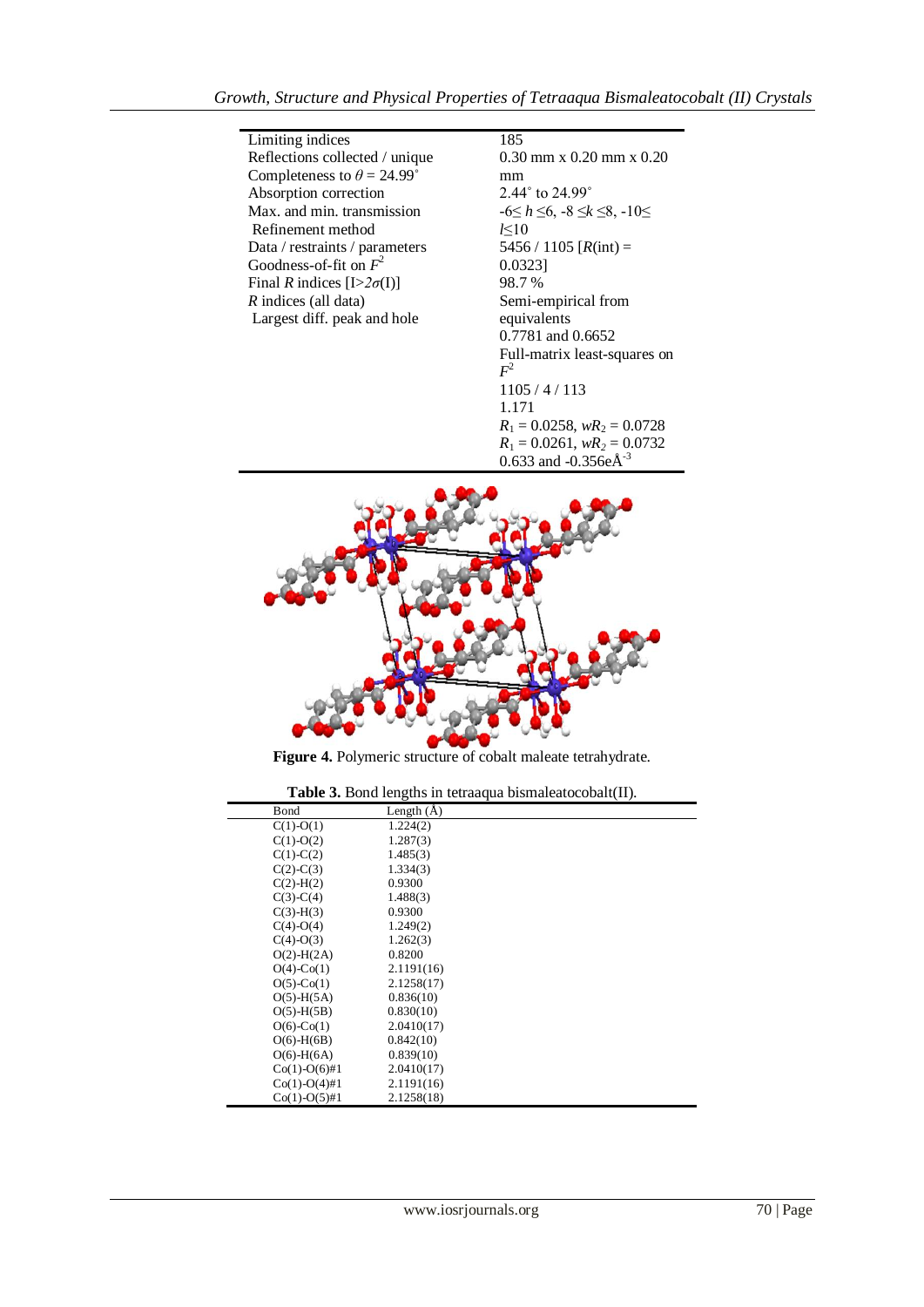| <b>Table 4.</b> Bond angles of tetraaqua bismaleatocobalt(II). |             |                        |             |
|----------------------------------------------------------------|-------------|------------------------|-------------|
| Bond                                                           | Angle $(°)$ | Bond                   | Angle $(°)$ |
| $O(1)-C(1)-O(2)$                                               | 121.36(18)  | $Co(1)-O(6)-H(6A)$     | 121(2)      |
| $O(1)$ -C(1)-C(2)                                              | 118.47(18)  | $H(6B)-O(6)-H(6A)$     | 115(3)      |
| $O(2)$ -C(1)-C(2)                                              | 120.15(17)  | $O(6)$ -Co(1)-O(6)#1   | 180.0       |
| $C(3)-C(2)-C(1)$                                               | 130.55(18)  | $O(6)$ -Co(1)-O(4)#1   | 96.35(6)    |
| $C(3)-C(2)-H(2)$                                               | 114.7       | $O(6)$ #1-Co(1)-O(4)#1 | 83.65(6)    |
| $C(1)-C(2)-H(2)$                                               | 114.7       | $O(6)$ -Co(1)-O(4)     | 83.65(6)    |
| $C(2)-C(3)-C(4)$                                               | 130.18(18)  | $O(6)$ #1-Co(1)-O(4)   | 96.35(6)    |
| $C(2)-C(3)-H(3)$                                               | 114.9       | $O(4)$ #1-Co(1)-O(4)   | 180.00(8)   |
| $C(4)-C(3)-H(3)$                                               | 114.9       | $O(6)$ -Co(1)-O(5)#1   | 88.66(8)    |
| $O(4)-C(4)-O(3)$                                               | 122.96(17)  | $O(6)$ #1-Co(1)-O(5)#1 | 91.34(8)    |
| $O(4)$ -C(4)-C(3)                                              | 116.50(17)  | $O(4)$ #1-Co(1)-O(5)#1 | 88.28(7)    |
| $O(3)-C(4)-C(3)$                                               | 120.54(17)  | $O(4)$ -Co(1)-O(5)#1   | 91.72(7)    |
| $C(1)-O(2)-H(2A)$                                              | 109.5       | $O(6)$ -Co(1)-O(5)     | 91.34(8)    |
| $C(4)-O(4)-C0(1)$                                              | 127.65(12)  | $O(6)$ #1-Co(1)-O(5)   | 88.66(8)    |
| $Co(1)-O(5)-H(5A)$                                             | 110.3(18)   | $O(4)$ #1-Co(1)-O(5)   | 91.72(7)    |
| $Co(1)-O(5)-H(5B)$                                             | 116.8(16)   | $O(4)$ -Co(1)-O(5)     | 88.28(7)    |
| $H(5A)-O(5)-H(5B)$                                             | 102(2)      | $O(5)$ #1-Co(1)-O(5)   | 180.0       |

Symmetry transformations used to generate equivalent atoms: #1 -x+2,-y,-z+2

#### **3.4. Thermal Studies**



**Figure 5.** TG - DTA curves of cobalt maleate tetrahydrate.

The thermal stability and decomposition pattern of the grown crystals were evaluated from TG-DTA curves (Fig. 5). The crystal is found to be thermally stable up to 98 °C. It becomes anhydrous in the temperature range 98 °C - 184 °C. The sharp endothermic peak in the DTA curve at 143 °C corresponds to this dehydration. Upon heating the sample to 424 °C, the anhydrous cobalt maleate gets transformed to cobalt oxalate, eliminating acetylene and hydrogen molecules. The broad exotherm in DTA at 320 °C confirms the decomposition. During the next stage of decomposition (424 °C - 635 °C), two molecules of carbon monoxide are liberated leaving behind cobalt carbonate. The small exothermic peak around  $460\degree$ C in the DTA corresponds to this transformation. The mass loss observed in each stage concurs with the calculated values (Table 5). The TG curve shows gradual weight loss upon further heating indicative of the formation of an ultimate stable product at a temperature above 820 °C.

The stoichiometry of the title compound is evident from the thermal studies also and hence the chemical reaction leading to the formation of the title compound is:  $CoCl_2 + 2C_4H_4O_4 + 4H_2O \rightarrow Co (C_4H_3O_4)_2.4H_2O + 2HCl$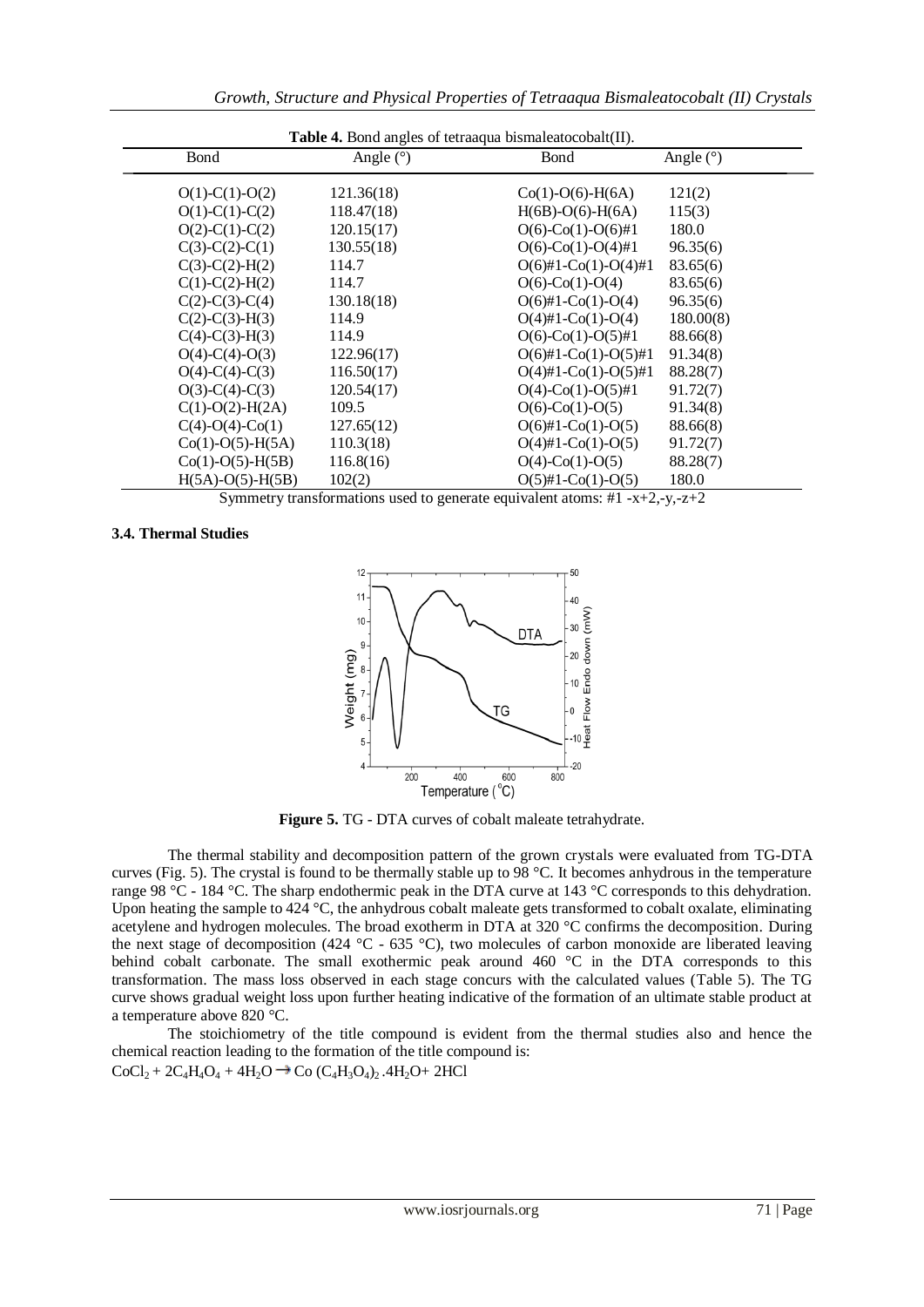| <b>Table 5.</b> The thermal decomposition process of Co $(C_4H_3O_4)_2$ . 4H <sub>2</sub> O. |                                            |                                       |                             |                                  |                                    |
|----------------------------------------------------------------------------------------------|--------------------------------------------|---------------------------------------|-----------------------------|----------------------------------|------------------------------------|
| <b>Stage</b>                                                                                 | Decomposition<br>temperature $(^{\circ}C)$ | <b>Product after</b><br>decomposition | <b>Molecules</b><br>evolved | <b>Observed mass</b><br>loss (%) | <b>Calculated mass</b><br>loss (%) |
|                                                                                              | $98 - 184$                                 | $Co (C_4H_3O_4)$                      | 4 H <sub>2</sub> O          | 19.975                           | 19.955                             |
| 2                                                                                            | $184 - 424$                                | $Co (C2O4)2$                          | $2C_2H_2+H_2$               | 14.979                           | 14.977                             |
|                                                                                              | $424 - 635$                                | Co (CO <sub>3</sub> )                 | 2CO                         | 15.513                           | 15.512                             |

#### **3.5. Dielectric Studies**



The values of dielectric constant and loss tangent are found to be decreasing with increasing frequency (Fig. 6), indicating that beyond a certain frequency, the polarization could not follow the alternating applied electric field. The relatively higher value of dielectric constant at lower frequencies is due to the interfacial polarization [26-27]. The space charge polarization mechanism gives rise to higher dielectric loss at low frequencies. The characteristic low dielectric loss at higher frequencies is indicative of the optical quality of the crystals. The small peak in loss tangent (inset of Fig. 6) immediately before log  $v = 4$  ( $v = 6430$  Hz) is attributed to the position exchange of the metallic ion between its two equally probable potential energy sites. When the frequency of the applied field matches the natural frequency of position change, maximum electrical energy is transferred to the jumping ions resulting in a small resonance peak in the loss tangent [28].



Figure 7. Thermal response of dielectric constant and dielectric loss.

The dielectric constant and dielectric loss are found to be almost temperature independent (Fig. 7), indicative of the good chemical homogeneity [29] and structural stability of the grown crystals.

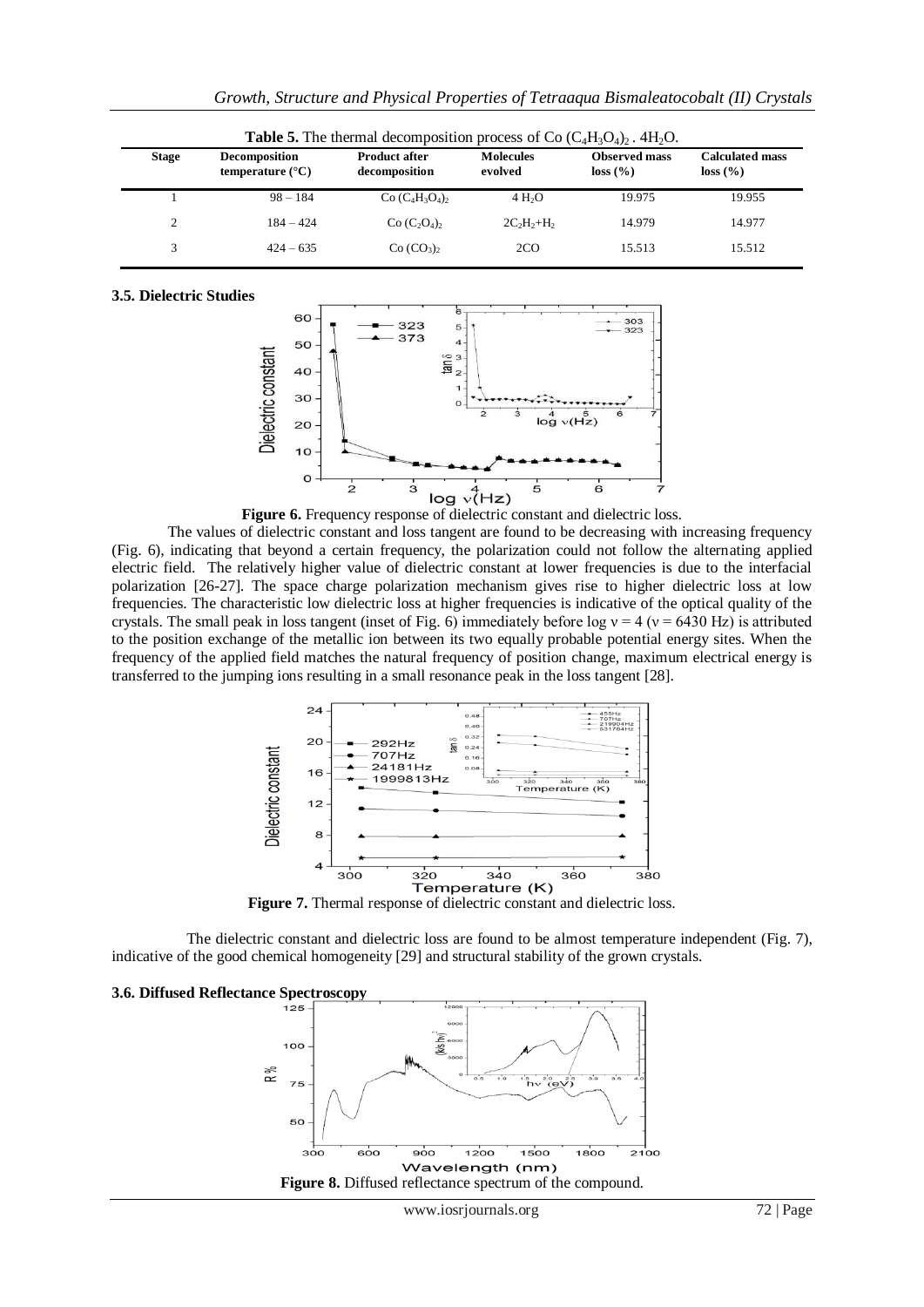Fig. 8 presents the diffused reflectance from the sample in the in the UV-Vis-NIR region. Following the Kubelka-Munk method, the optical band gap of the material is determined by plotting ((*k/s*)*hν)<sup>2</sup>* versus *hν* ( inset of Fig. 8) where *R*, *k* and *s* are the reflectance, absorption and scattering coefficients respectively [30 -31]. The band gap evaluated from the linear fit of the curve on the energy axis is 2.4 eV. The low value of the band gap indicates relatively densely packed crystalline nature of the complex [32].

#### **3.7. Magnetic studies**



The VSM measurements yielded a narrow hysteresis loop (Fig. 9) at room temperature. The structure sensitive parameters such as saturation magnetization, remanent magnetization and coercivity are found to be 449.5 Am<sup>2</sup>/kg, 7.762 Am<sup>2</sup>/kg and 32006 A/m respectively. The structure of the title compound being octahedral, the degeneracy of the *d* orbitals of  $Co^{2+}$  ions splits into high energy two fold degenerate  $e_g$  and low energy three fold degenerate  $t_{2g}$ . Since the number of unpaired 3d electrons in  $Co^{2+}$  ion is 3, the complex is in high state. Also, in this material the antiferromagnetic interaction arising due to the overlapping magnetic orbitals does not occur due to the monodentate coordination of the maleate ligands with the metal ion. In brief, the material would exhibit weak ferromagnetism.

## **IV. CONCLUSION**

Well faceted, purple crystals of cobalt maleate have been grown the by the limited diffusion of cobalt ions into hydrosilica gel impregnated with maleate ions. The FTIR and single crystal XRD studies confirm that the grown crystal is tetraaqua bismaleatocobalt(II) . Also, the single XRD studies proved that the symmetry of the crystal system is triclinic with space group *P*-1. The material is stable up to 98 °C. It exhibits the usual dielectric behavior of metal coordinated carboxylates. The peaking of loss tangent at 6430 Hz indicates that the metal ion has two equally probable potential energy sites. The optical band gap obtained using the DRS studies is 2.4 eV. Magnetic studies in conjunction with structural information show that the material is weakly ferromagnetic.

#### **REFERENCES**

- [1] P. V. Dalal and K. B. Saraf, Growth and study of barium oxalate single crystals in agar gel, *Bull. Mater. Sci., 29*, 2006, 421-425.
- [2] S. K. Arora, V. Patel, R. G. Patel, B. Amin and A. Kothari, Electrical characterization of strontium tatrate single crystals, *J. Phys. Chem. Solids, 65,* 2004, 965-973.
- [3] T. Jini, K. V. Saban and G. Varghese, The growth, spectral and thermal properties of the coordination compound crystal- strontium malate, *Cryst. Res. Technol., 41,* 2006, 250-254.
- [4] T. Jini, K. V. Saban, G. Varghese, S. Naveen, M. A. Sridhar and J. S. Prasad, Growth, crystal structure and thermal properties of calcium bis(malate) dihydrate, *J. Alloys Compd., 433,* 2007, 211-215.
- [5] A. Lincy, V. Mahalakshmi, A. J. Tinto, J. Thomas and K. V. Saban, Structural, thermal and dielectric properties of cobaltous malonate single crystals grown in limited diffusion media, *Physica B, 405,* 2010, 4673-4677.
- [6] B. H. Doreswamy, M. Mahendra, M. A. Sridhar, J. S. Prasad, P. A. Varughese, J. George and G. Varghese, A novel threedimensional polymeric structure of crystalline neodymium malonate hydrate, *Mater. Lett., 59,* 2005, 1206-1213.
- [7] M. Varghese, X. Lizymol, C. K. Mahadevan and K. E. Abraham, Thermal and dielectric properties of gel-grown cobalt malonate dihydrate crystals, *Phys. Scr*., *83(3),* 2011, 035801-03.
- [8] B. Natarajan, S. Mithira and P. Sambasiva Rao, Single-crystal electron paramagnetic resonance study of the interstitial position of Mn(II) in dipotassium diaquabis(malonato-κ <sup>2</sup>O,O') zincate(II) dihydrate, *Phys. Scr., 83(6),* 2011, 065704.
- [9] P. S. Mukherjee, S. Konar, E. Zangrando, T. Mallah, J. Ribas and N. R. Chaudhuri, Structural analyses and magnetic properties of 3D coordination polymeric networks of nickel(II) maleate and manganese(II) adipate with the flexible 1,2-bis(4-pyridyl)ethane ligand, *Inorg. Chem*., *42,* 2003, 2695-2703.
- [10] G. Oczko, J. Legendziewicz, M. S. Wickleder and G. Meyer, Crystal structure, magnetism and photophysics of the lanthanide maleates RE(C<sub>4</sub> O<sub>4</sub> H<sub>3</sub>)<sub>3</sub>.8H<sub>2</sub>O (RE=Nd, Sm), *J. Alloys Compd., 341,* 2002, 255-262.
- [11] M. N. G. James and G. J. B. Williams, The crystal and molecular structure of disodiurn maleate monohydrate, *Acta Cryst., B30,* 1974, 1257-1262.
- [12] B. Hsu and E. O. Schlemper, Calcium di(hydrogen maleate) pentahydrate, *Acta Cryst., B34,* 1978, 930-932.
- [13] M. P. Gupta, S. M. Prasad and T. N. P. Gupta, The crystal structure of lithium hydrogen maleate dihydrate, LiC4H3O4.2H2O, *Acta Cryst., B31,* 1975, 37-40.